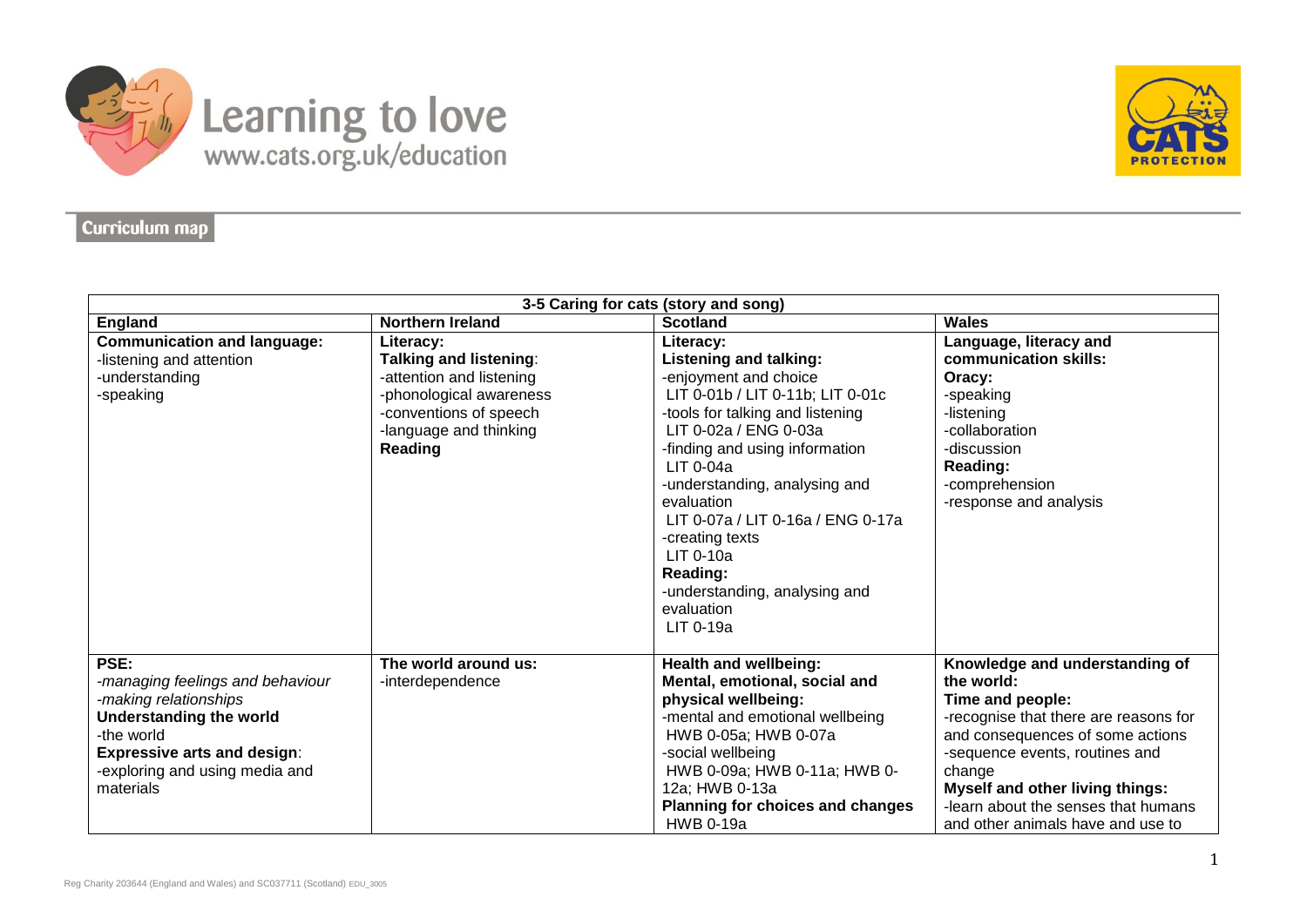|  | enable them to be aware of the world<br>around them |
|--|-----------------------------------------------------|
|  | <b>Creative development:</b>                        |
|  | -Music                                              |
|  | -Creative movement                                  |

| 5-7 Caring for cats (story and song)                                                                                                                                                                       |                                                                                                                |                                                                                                                                                                                                                                                                          |                                                                                                                                                                                                                                                                                                                                                                        |  |
|------------------------------------------------------------------------------------------------------------------------------------------------------------------------------------------------------------|----------------------------------------------------------------------------------------------------------------|--------------------------------------------------------------------------------------------------------------------------------------------------------------------------------------------------------------------------------------------------------------------------|------------------------------------------------------------------------------------------------------------------------------------------------------------------------------------------------------------------------------------------------------------------------------------------------------------------------------------------------------------------------|--|
| <b>England</b>                                                                                                                                                                                             | <b>Northern Ireland</b>                                                                                        | <b>Scotland</b>                                                                                                                                                                                                                                                          | <b>Wales</b>                                                                                                                                                                                                                                                                                                                                                           |  |
| English years 1 and 2:<br><b>Spoken language:</b><br>1a, 1d, 1e, 1f, 1h<br>Reading - comprehension:<br>2.2a, 2.2b, 2.2c, 2.2d<br><b>Shopping list extension activity:</b><br><b>Spoken language:</b><br>1c | Language and literacy:<br>-talking and listening<br>-reading                                                   | Literacy:<br><b>Listening and talking:</b><br>-tools for listening and talking<br>LIT 1-02a<br>-finding and using information<br>LIT 1-04a<br>-understanding, analysing and<br>evaluating<br><b>LIT 1-07a</b><br>-creating texts<br>LIT 1-10a                            | Language, literacy and<br>communication skills:<br>Oracy:<br>-speaking<br>-listening<br>-collaboration and discussion<br>-Reading:<br>-comprehension<br>-response and analysis                                                                                                                                                                                         |  |
| Science year 2:<br>Animals, including humans:<br>3b, 3c                                                                                                                                                    | The world around us:<br>-interdependence                                                                       | Health and wellbeing:<br>Mental, emotional, social and<br>physical wellbeing:<br>-mental and emotional wellbeing<br>HWB 1-05a; HWB 1-07a<br>-social wellbeing<br>HWB 1-09a; HWB 1-11a; HWB 1-<br>12a; HWB 1-13a<br>Planning for choices and changes:<br><b>HWB 1-19a</b> | Knowledge and understanding of<br>the world:<br>Time and people:<br>-recognise that there are reasons for<br>and consequences of some actions<br>-sequence events, routines and<br>change<br><b>Myself and other living things:</b><br>-learn about the senses that humans<br>and other animals have and use to<br>enable them to be aware of the world<br>around them |  |
| PSHE Year 1:<br><b>Health and wellbeing:</b><br>H4, H5, H9<br><b>Relationships:</b><br>R1, R2, R4, R11<br>Living in the wider world:<br>L3                                                                 | Personal development and mutual<br>understanding:<br>-mutual understanding in the local and<br>wider community |                                                                                                                                                                                                                                                                          | <b>Creative development:</b><br>-art, craft and design<br>-music                                                                                                                                                                                                                                                                                                       |  |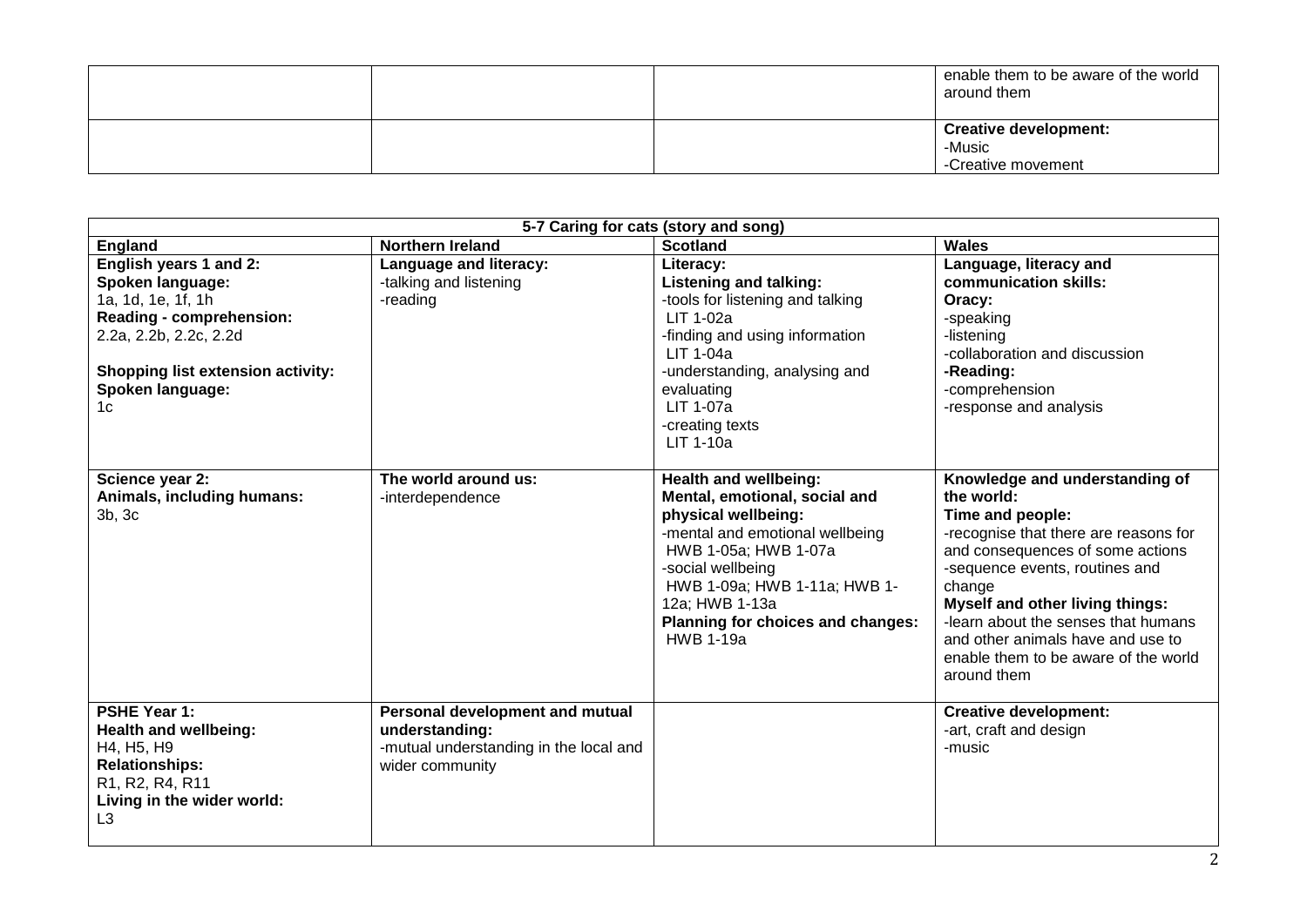| 7-9 Story and persuasive writing  |                         |                                       |                                       |  |
|-----------------------------------|-------------------------|---------------------------------------|---------------------------------------|--|
| England                           | <b>Northern Ireland</b> | <b>Scotland</b>                       | <b>Wales</b>                          |  |
| English:                          | Language and literacy:  | Literacy:                             | English:                              |  |
| Reading - comprehension:          | -talking and listening  | Listening and talking:                | Oracy:                                |  |
| 2.1a, 2.1d, 2.1e                  | -reading                | -tools for listening and talking      | -developing and presenting            |  |
| 2.2c                              | -writing                | LIT 1-02a                             | information and ideas                 |  |
| <b>Writing - composition:</b>     |                         | -finding and using information        | -speaking                             |  |
| 4.1a, 4.2b                        |                         | <b>LIT 1-04a</b>                      | -listening                            |  |
| Writing - vocabulary, grammar and |                         | -understanding, analysing and         | -collaboration and discussion         |  |
| punctuation                       |                         | evaluating                            | <b>Reading:</b>                       |  |
| 5.1a                              |                         | LIT 1-07a                             | -responding to what has been said     |  |
|                                   |                         | <b>Writing</b>                        | -response and analysis                |  |
|                                   |                         | -enjoyment and choice                 | Writing:                              |  |
|                                   |                         | LIT 1-20a / LIT 2-20a                 | -organising ideas and information     |  |
|                                   |                         | -tools for writing                    | -meaning                              |  |
|                                   |                         | <b>LIT 1-22a</b>                      | -purposes                             |  |
|                                   |                         | -organising and using information     | -readers                              |  |
|                                   |                         | LIT 1-25a, LIT 1-26a, LIT 1-28a, LIT- | -structure and organisation           |  |
|                                   |                         | 29a                                   | -writing accurately                   |  |
|                                   |                         |                                       | -language                             |  |
|                                   |                         |                                       | -grammar                              |  |
|                                   |                         |                                       | -punctuation                          |  |
|                                   |                         |                                       | -spelling                             |  |
|                                   |                         |                                       | -handwriting                          |  |
|                                   |                         |                                       |                                       |  |
| PSHE:                             | The arts:               | <b>Expressive arts:</b>               | PSE:                                  |  |
| Living in the wider world:        | -drama                  | -participation in performances and    | <b>Developing thinking:</b>           |  |
| L1                                |                         | presentations                         | -form personal opinions and make      |  |
|                                   |                         | EXA 1-01a                             | informed decisions                    |  |
|                                   |                         | -drama                                | <b>Developing communication</b>       |  |
|                                   |                         | <b>EXA 1-13a</b>                      | -express their views and ideas        |  |
|                                   |                         |                                       | confidently through a range of        |  |
|                                   |                         |                                       | appropriate methods                   |  |
|                                   |                         |                                       | -contribute to class discussions and  |  |
|                                   |                         |                                       | take part in debates                  |  |
|                                   |                         |                                       | Sustainable development and           |  |
|                                   |                         |                                       | global citizenship                    |  |
|                                   |                         |                                       | -how the environment can be affected  |  |
|                                   |                         |                                       | by the decisions we make individually |  |
|                                   |                         |                                       | and collectively                      |  |
|                                   |                         |                                       |                                       |  |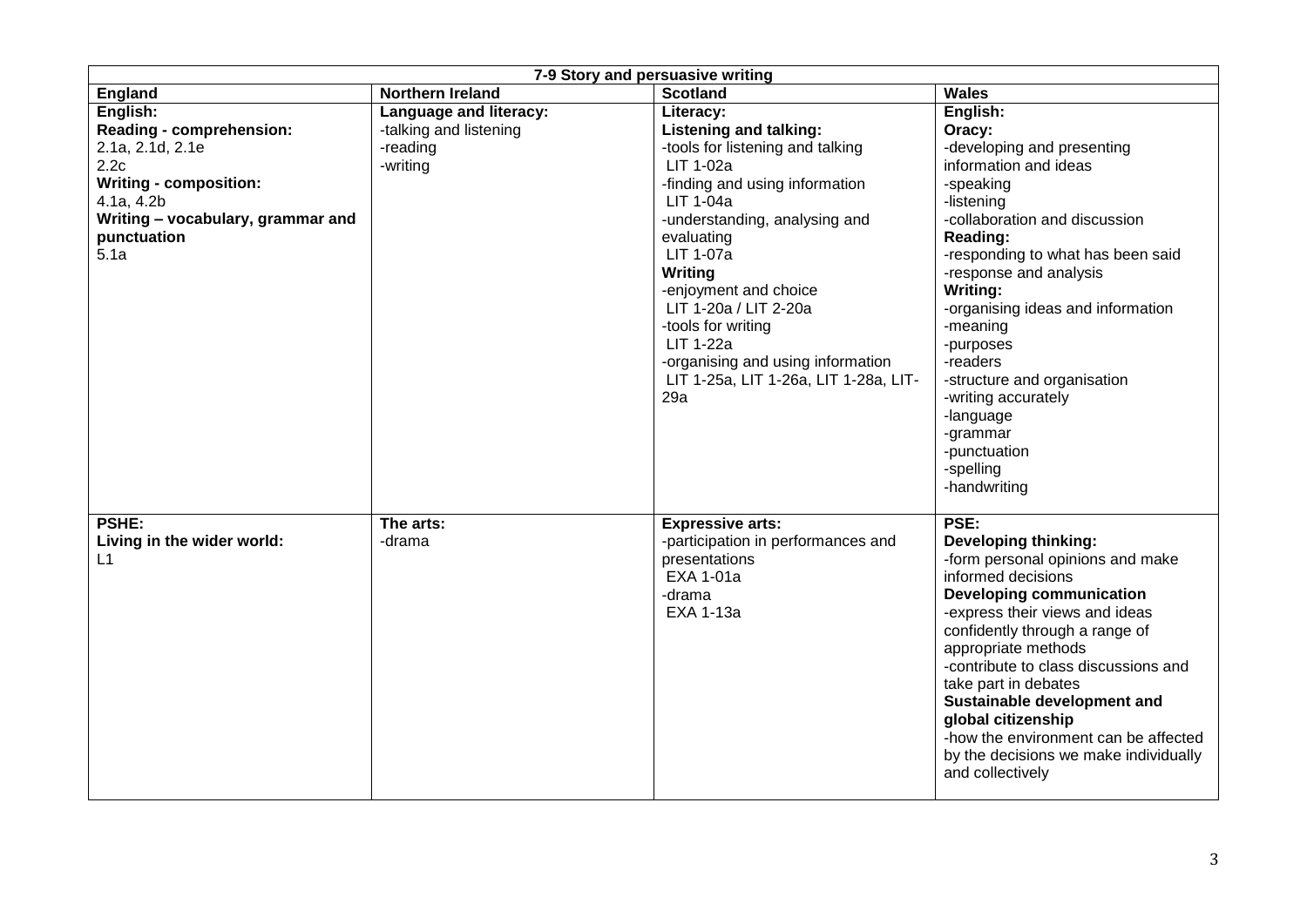| <b>Personal development and mutual</b><br>understanding: |  |
|----------------------------------------------------------|--|
| -relationships with the wider world                      |  |

| 9-11 Persuasive writing                                                                                             |                                                              |                                                                                                                                                                                                                                                                                                                                                                                                                                       |                                                                                                                                                                                                                                                                                                                                                                                                                                                       |  |
|---------------------------------------------------------------------------------------------------------------------|--------------------------------------------------------------|---------------------------------------------------------------------------------------------------------------------------------------------------------------------------------------------------------------------------------------------------------------------------------------------------------------------------------------------------------------------------------------------------------------------------------------|-------------------------------------------------------------------------------------------------------------------------------------------------------------------------------------------------------------------------------------------------------------------------------------------------------------------------------------------------------------------------------------------------------------------------------------------------------|--|
| England                                                                                                             | <b>Northern Ireland</b>                                      | <b>Scotland</b>                                                                                                                                                                                                                                                                                                                                                                                                                       | <b>Wales</b>                                                                                                                                                                                                                                                                                                                                                                                                                                          |  |
| English:<br><b>Writing - composition:</b><br>4.1a, 4.2d<br>Writing - vocabulary, grammar and<br>punctuation<br>5.1a | Language and literacy:<br>-talking and listening<br>-writing | Literacy:<br><b>Listening and talking:</b><br>-tools for listening and talking<br>LIT 2-02a, ENG 2-03a<br>-finding and using information<br>LIT 2-06a<br>-understanding, analysing and<br>evaluating<br>LIT 2-07a<br>-creating texts<br>LIT 2-09a, LIT 2-10a / LIT 3-10a<br>Writing<br>-tools for writing<br><b>LIT 2-22a</b><br>-organising and using information<br>LIT 2-24a, LIT 2-26a<br>-creating texts<br>ENG 2-27a, LIT 2-29a | English:<br>Oracy:<br>-developing and presenting<br>information and ideas<br>-speaking<br>-listening<br>-collaboration and discussion<br><b>Writing:</b><br>-organising ideas and information<br>-meaning<br>-purposes<br>-readers<br>-structure and organisation<br>-writing accurately<br>-language<br>-grammar<br>-punctuation<br>-spelling<br>-handwriting                                                                                        |  |
| <b>PSHE:</b><br>Living in the wider world:<br>L1                                                                    | The arts:<br>-drama                                          | <b>Expressive arts:</b><br>-participation in performances and<br>presentations<br>EXA 2-01a<br>-drama<br>EXA 2-13a                                                                                                                                                                                                                                                                                                                    | PSE:<br><b>Developing thinking:</b><br>-form personal opinions and make<br>informed decisions<br><b>Developing communication</b><br>-express their views and ideas<br>confidently through a range of<br>appropriate methods<br>-contribute to class discussions and<br>take part in debates<br>Sustainable development and<br>global citizenship<br>-how the environment can be affected<br>by the decisions we make individually<br>and collectively |  |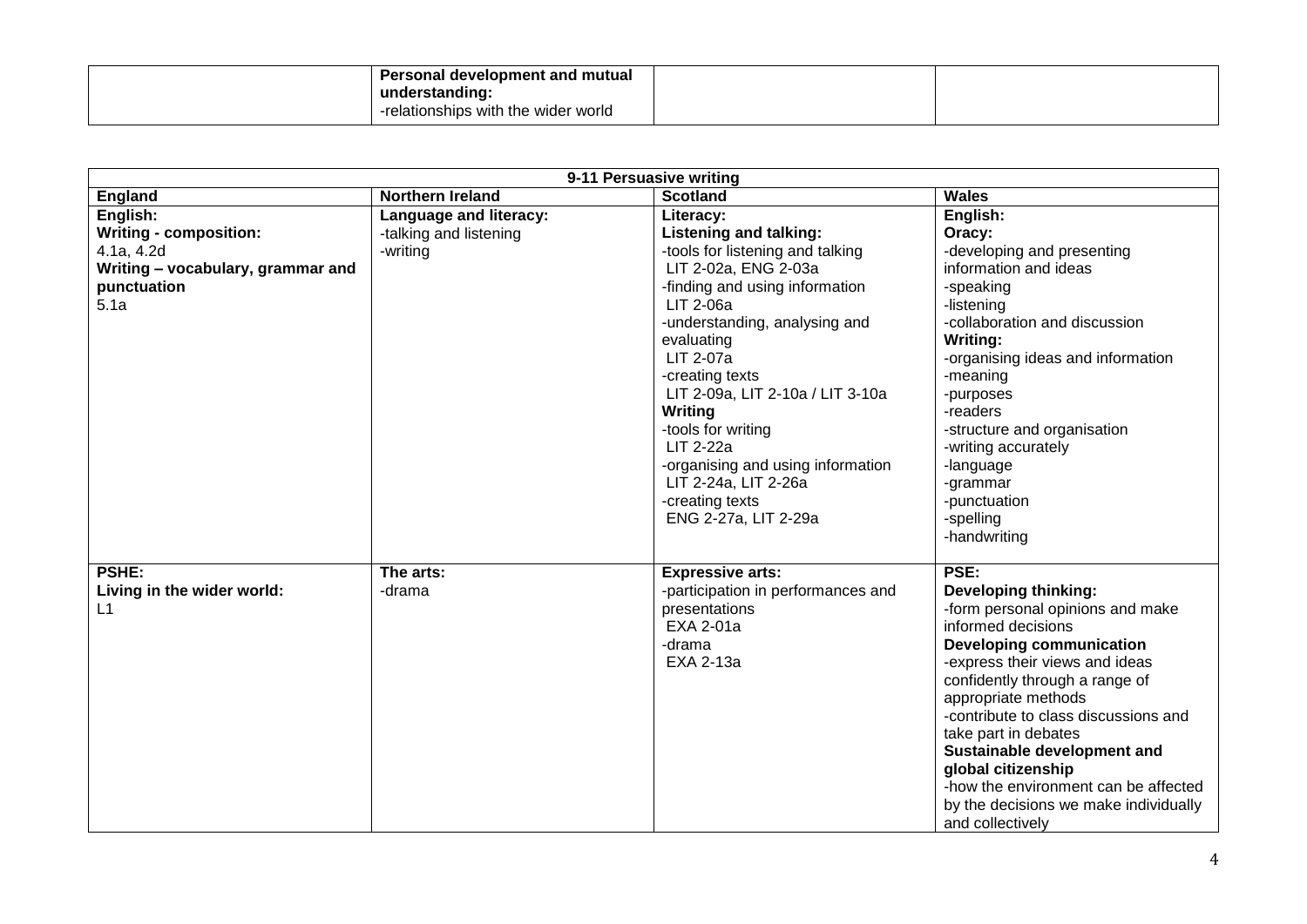| Personal development and mutual<br>understanding:<br>-relationships with the wider world |  |
|------------------------------------------------------------------------------------------|--|
|                                                                                          |  |

| 11-14 Careers with cats (two sessions)                                                                                                               |                                                                                                                                                                                                                                                                                                                                                                                                                                         |                                                                                                                                                                                                                                                                                                              |                                                                                                                                                                                                                                                                                                                                                                                                                                                                                                                                                                        |
|------------------------------------------------------------------------------------------------------------------------------------------------------|-----------------------------------------------------------------------------------------------------------------------------------------------------------------------------------------------------------------------------------------------------------------------------------------------------------------------------------------------------------------------------------------------------------------------------------------|--------------------------------------------------------------------------------------------------------------------------------------------------------------------------------------------------------------------------------------------------------------------------------------------------------------|------------------------------------------------------------------------------------------------------------------------------------------------------------------------------------------------------------------------------------------------------------------------------------------------------------------------------------------------------------------------------------------------------------------------------------------------------------------------------------------------------------------------------------------------------------------------|
| England                                                                                                                                              | <b>Northern Ireland</b>                                                                                                                                                                                                                                                                                                                                                                                                                 | <b>Scotland</b>                                                                                                                                                                                                                                                                                              | <b>Wales</b>                                                                                                                                                                                                                                                                                                                                                                                                                                                                                                                                                           |
| <b>PSHE KS2</b><br>Living in the wider world:<br>L9, L10, L16<br><b>PSHE KS3</b><br>Living in the wider world:<br>L1, L 2, L 8, L 9, L 10, L 12, L13 | Language and literacy:<br>Developing pupils' knowledge,<br>understanding and skills<br>Developing pupils as individuals<br>Developing pupils as contributors<br>to the economy and environment:<br>-investigate the importance of<br>communication skills in life/work<br>situations, for example, participate in<br>interviews and self-marketing                                                                                      | Literacy:<br><b>Listening and talking:</b><br>-tools for listening and talking<br>LIT 3-02a; LIT 4-02a<br>-finding and using information<br>LIT 3-05a / LIT 4-05a; LIT 3-06a / LIT<br>4-06a<br>-creating texts<br>LIT 2-10a / LIT 3-10a; LIT 4-10a<br>Writing:<br>-tools for writing<br>LIT 3-23a; LIT 4-23a | <b>PSE KS2</b><br><b>Active citizenship:</b><br>-develop respect for themselves and<br>others<br>Preparing for lifelong learning:<br>-understand the range of jobs carried<br>out by people in the community<br>Improving own learning:<br>-develop practical skills necessary for<br>everyday life<br><b>PSE KS3</b><br><b>Active citizenship:</b><br>-develop respect for themselves and<br>others<br>Improving own learning:<br>-develop practical skills necessary for<br>everyday life<br>-review and reflect on learning and<br>analyse strengths and weaknesses |
| <b>Citizenship KS3:</b><br>-the roles played by public institutions<br>and voluntary groups in society                                               | Learning for life and work:<br><b>Employability:</b><br>Work in the local and global<br>economy:<br>-investigate how work organisations<br>contribute to the community, for<br>example, the impact that positive<br>contributions have on a community<br><b>Career management:</b><br>-investigate a variety of both familiar<br>and unfamiliar jobs, for example,<br>explore career opportunities within<br>various employment sectors | Health and wellbeing:<br>Mental, emotional, social and<br>physical wellbeing:<br>-mental and emotional wellbeing<br>HWB 3-03a / HWB 4-03a<br>-social wellbeing<br>HWB 3-10a / HWB 4-10a<br>Planning for choices and changes:<br>HWB 3-19a; HWB 4-19a                                                         | Careers and the world of work KS3<br><b>Seeking information:</b><br>-use a variety of sources to search for<br>information about a range of work and<br>learning opportunities<br>Understanding the world of work:<br>-learn about the personal qualities that<br>employers see as important                                                                                                                                                                                                                                                                           |